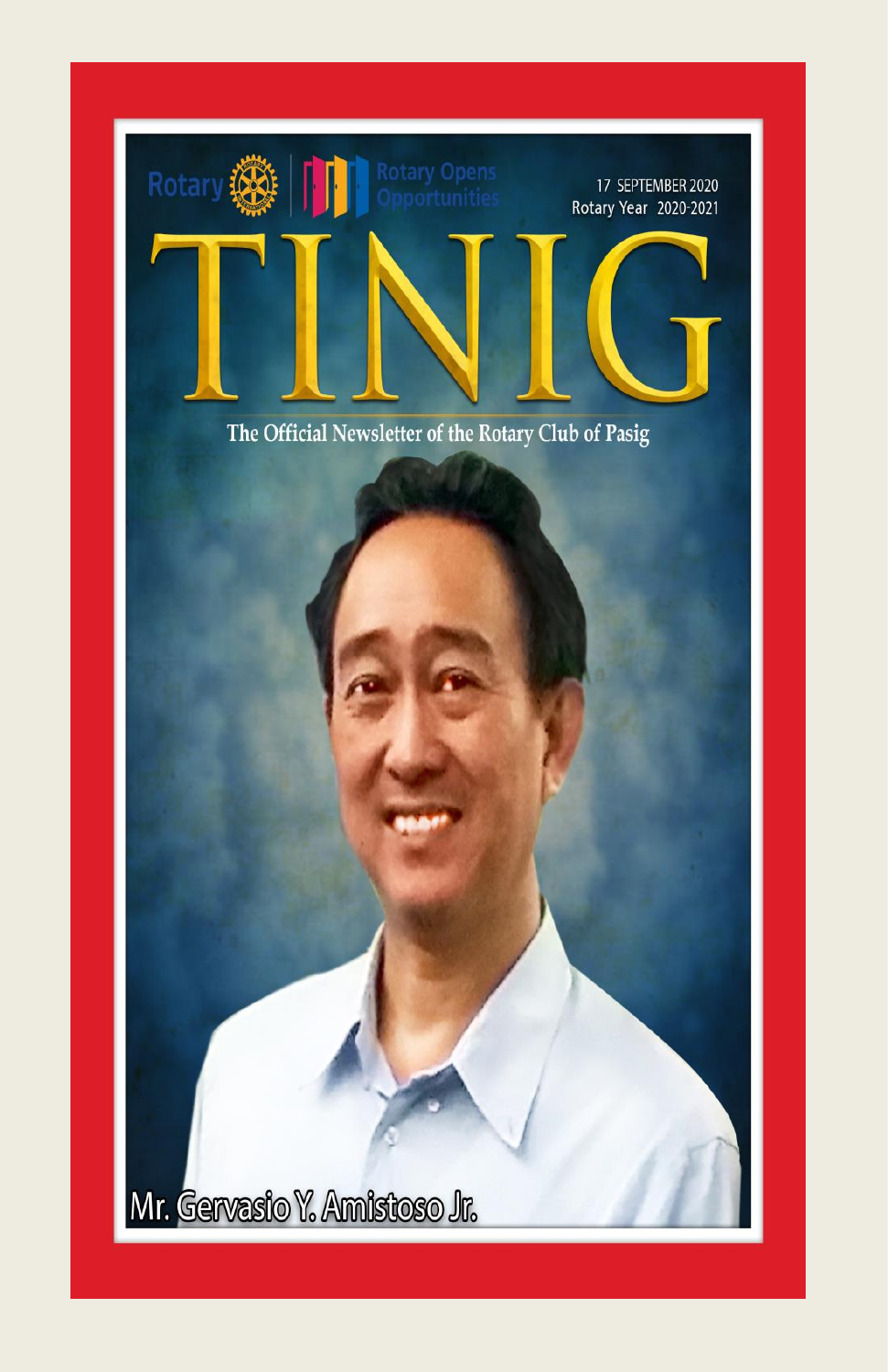



*Tinig Newsletter September 17, 2020*

## **Today's Programme**

**Virtual Meeting via Zoom September 17, 2020 12:30 – 2:00 PM Pangkat No. 3 Leader PP Ed Lucero**

**Introduction of Visiting Rotarians & Guests** Rtn. Noel Go

**Community Singing PP Peter Javier** 

**Wise or Otherwise** 

**President's Time Pres. RJ Ermita** 

**Introduction of Guest Speaker PP Ed Lucero** *PP Ed Lucero* 

**Call to Order Pres. RJ Ermita** 

**Invocation Rtn. Sammy Lazo** 

**National Anthem PP Esto Lichauco**

**FOUR-WAY TEST Rtn. Gerard Estrada** 

**Fining Moments** PP Conrad Cuesta

### **GERVASIO Y. AMISTOSO, JR.** *Topic: Approaches in Liturgical Design and Architecture GUEST SPEAKER*

**Open Forum**

**Adjournment Pres. RJ Ermita**

**PP Ed Lucero Emcee**

*BASIC EDUCATION AND LITERACY MONTH*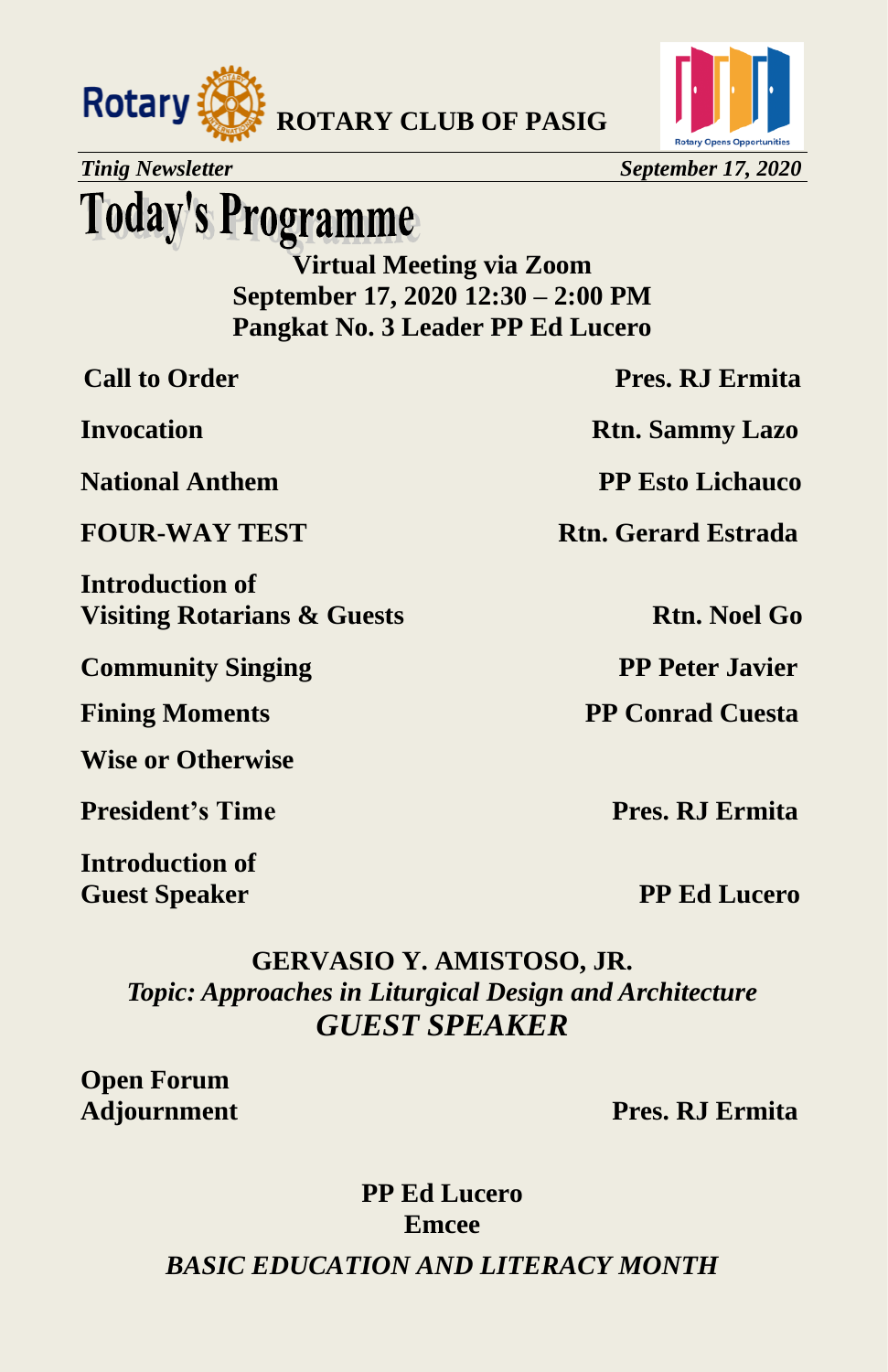



# **Invocation**



Father, all powerful, let your radiance dawn in oue lives, that we may walk in the light of your law with you as our leader.

We ask this Christ Our Lord.

Control Monte Control Control

**Amen.**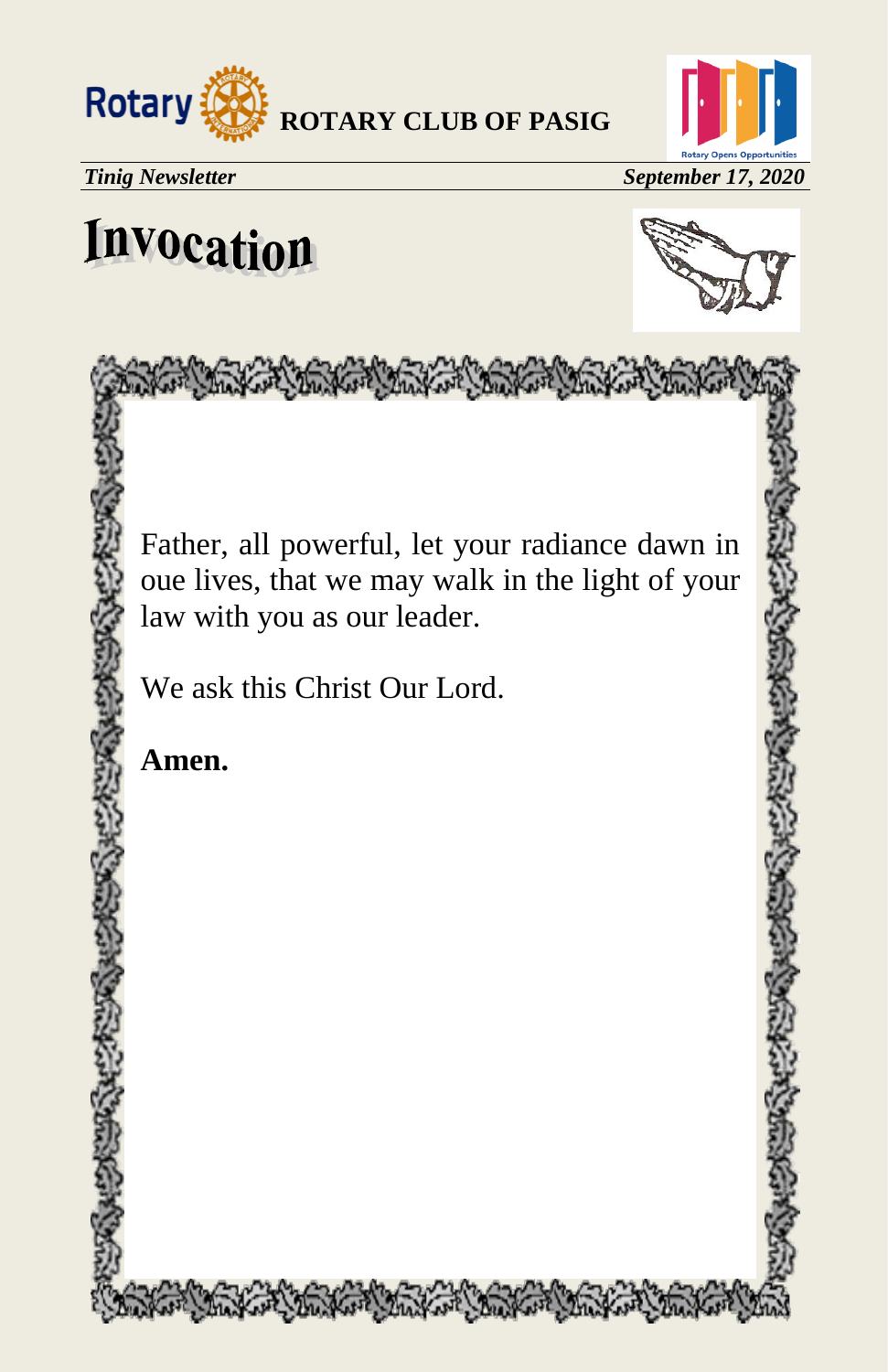



# APAT NA URIAN NG ROTARYO

ng mga bagay na ating iniisip, sinasabi o ginagawa:

- **1.** Iyon ba ang **KATOTOHANAN?**
- **2.** Iyon ba ay **MAKATARUNGAN** para sa lahat ng kinauukulan**?**
- **3.** Iyon ba ay lilikha ng **MABUTING KALOOBAN at LALONG MATAPAT NA PAKIKI-PAGKAIBIGAN?**
- **4.** Iyon ba ay magiging **KAPAKI-PAKINABANG** para sa lahat ng kinauukulan**?**

# Ang Layunin ng Rotaryo

Ang layunin ng Rotaryo ay **"***PASIGLAHIN AT IPUNLA ANG SIMULAIN NG PAGLILINGKOD BILANG BATAYAN NG ISANG GAWAIN KARAPAT-DAPAT* at lalo't higit pasiglahin at ipunla:

- 1. Ang pagpapaunlad ng pagsasama bilang pagkakataon sa paglilingkod.
- 2. Ang mataas na uri ng tuntunin sa pangangalakal at sa hanapbuhay, ang pagkilala sa kahalagahan ng gawain kapakipakinabang at ang pagbibigay dangal ng bawa't Rotaryo sa kanyang hanapbuhay bilang pagkakataon upang makapaglingkod sa lipunan.
- 3. Ang pagsasakatuparan sa simulain ng paglilingkod sa bawa't Rotaryo sa kanyang pansarili, pangkabuhayan at panglipunang pamumuhay.
- 4. Ang pag-unlad ng pagkakaunawaan, mabubuting kalooban at kapayapaan ng mga bansa sa pamamagitan ng isang pangdaigdig na kapatiran ng mga propesyonal na nabubuklod sa simulain ng paglilingkod.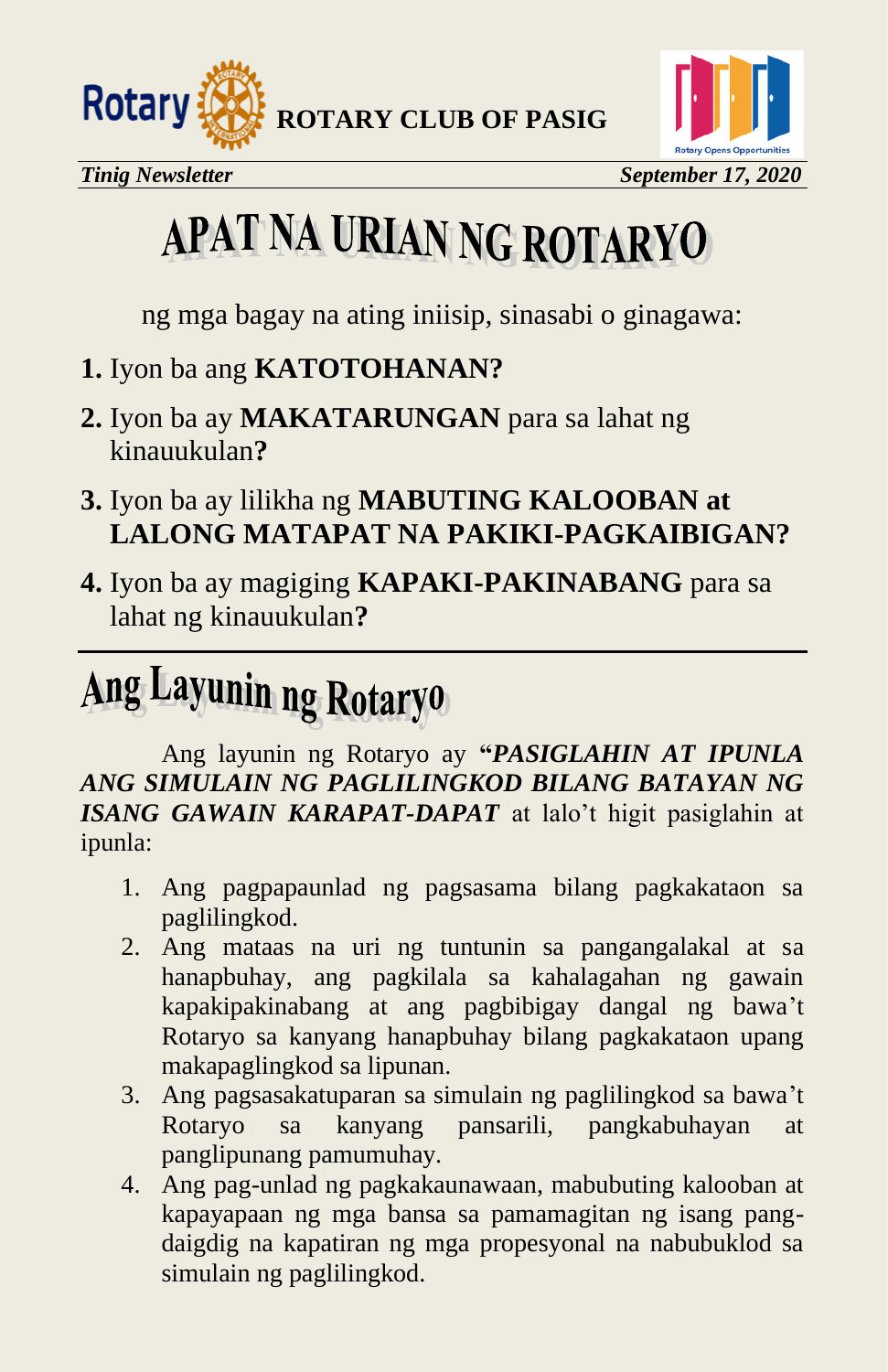



**Song of the Day** 



## **September in the Rain**

*By Frank Sinatra*

The leaves of brown came tumbling down Remember in September in the rain The Sun went out just like a dying amber That September in the rain

To every word of love I heard you whisper The raindrops seemed to play our sweet refrain Though spring is here to me it's still September That September in the rain

To every word of love I heard you whisper The raindrops seemed to play our sweet refrain Though spring is here to me it is still September That September in the rain

> That September that brought the pain That September in the rain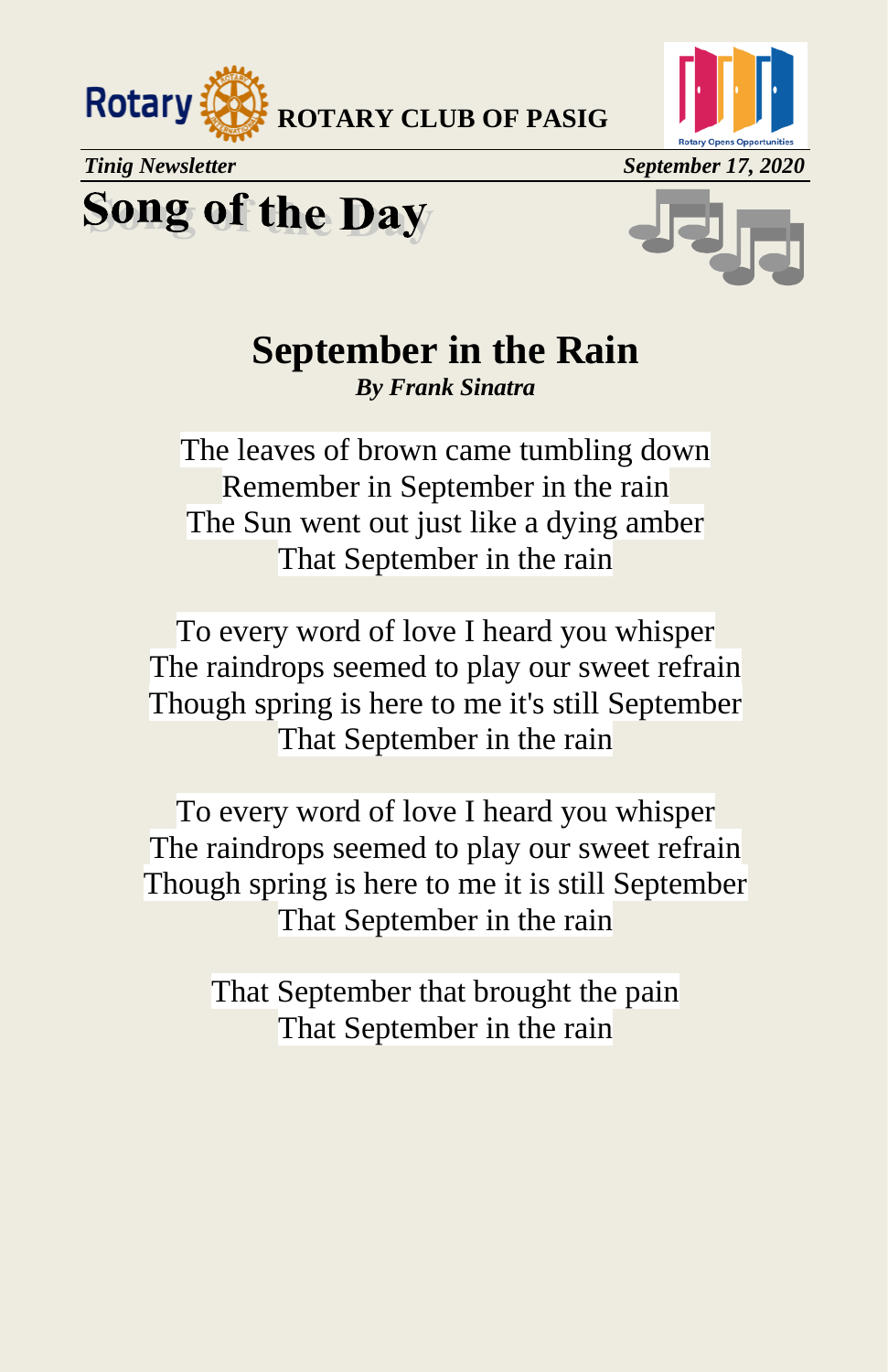



## **From the President**

**Pres. RJ Ermita**



A pleasant and healthy Rotary afternoon to all!

Last week we heard the classification talks of new members Rtns. Gerard Estrada and Johann De Guzman. Thank you gentlemen for sharing your stories. Next in line is Rtn. Yo Ramos.

Today, we welcome and induct three new members from the medical field! This will bring our total membership to 77 with the entry of 8 new members so far. Our new members are likeminded and bring value to our club.. not to mention youth! So welcome gentlemen!

We also remember a former RC Pasig Rotarian, Dr. Tico Sarmiento, who passed-away this week and who we fondly remember as a jolly active Rotarian. Dr.Tico is very much respected in his field and is considered as one of the "legends" of Medical City Hospital being one of its founders.

In the club, Dr. Tico, is one of several past and present doctor Rotarians who have brought prestige to the club for being outstanding in their field. He also was the personal doctor of several of our members.

Maraming salamat po Dr. Sarmiento! You will be remembered. As we induct new doctor members, we say goodbye to a comrade and friend.

On the  $50<sup>th</sup>$  year of the ENDURING Rotary Club of Pasig, I remain…

Yours in service,

RJ H. Ermita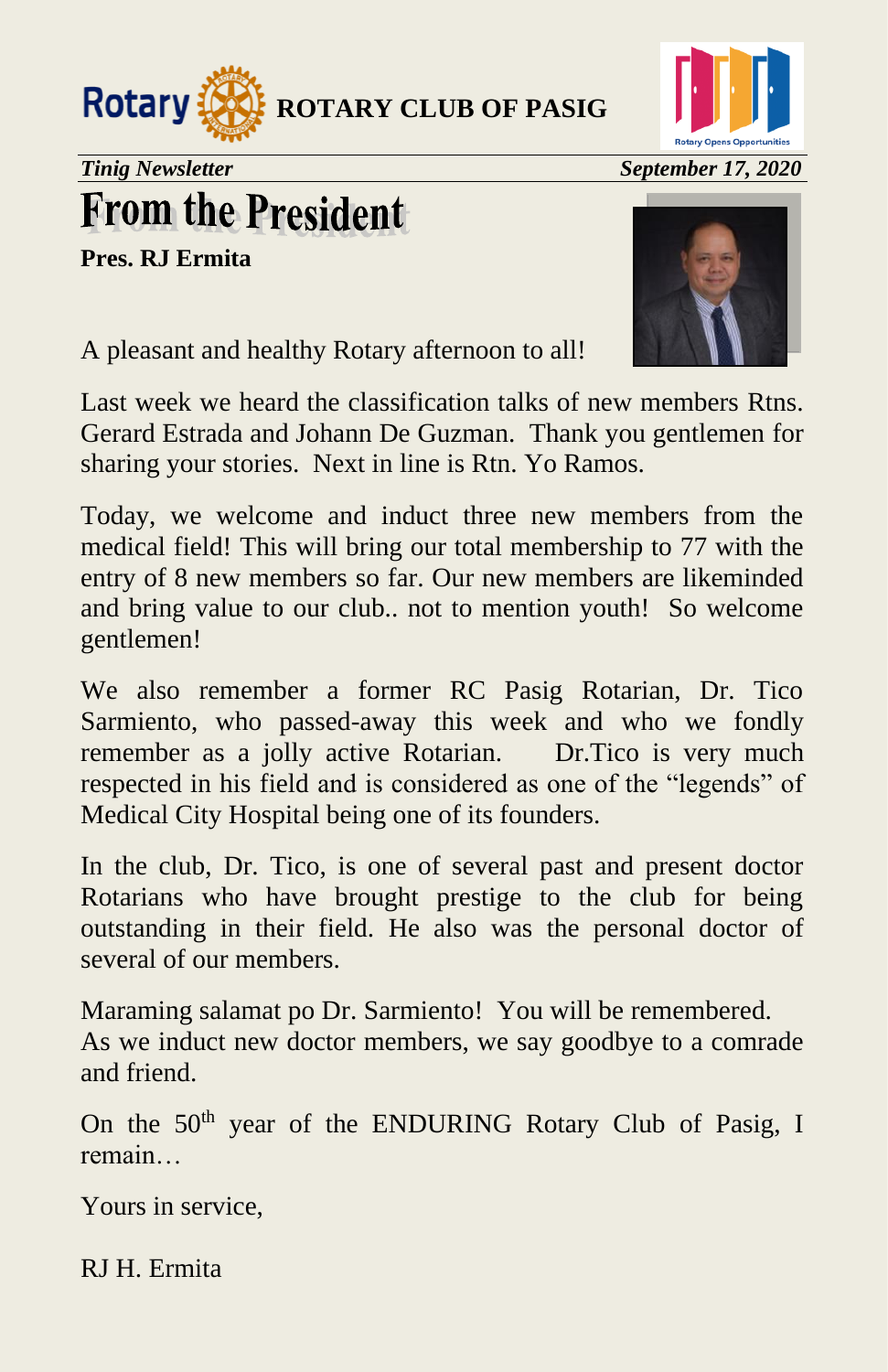



## **From the President**

**Pres. RJ Ermita**

*Continuation 1.* 

It is in this regard that I call on all of you to help in whatever way we can, our adopted schools and scholars of Rizal High school, Pamatasan ng Lungsod ng Pasig and Ilugin Elementary School, in their desire to continue on with studying and making learning work in the new normal.

Such is the circle of life. We are born and nurtured by our parents. We educate our children to be skilled, principled and value driven individuals, so that side from taking care of us in our old age, they are able to mold the next generation for a better and meaningful life.

Such is the circle of Rotary. We were molded to serve others, and in helping others, we are molding the future generations of Rotarians to be like us.

In the  $50<sup>th</sup>$  year of the Rotary Club of Pasig, I remain..

Yours in SERVICE,

RJ H. Ermita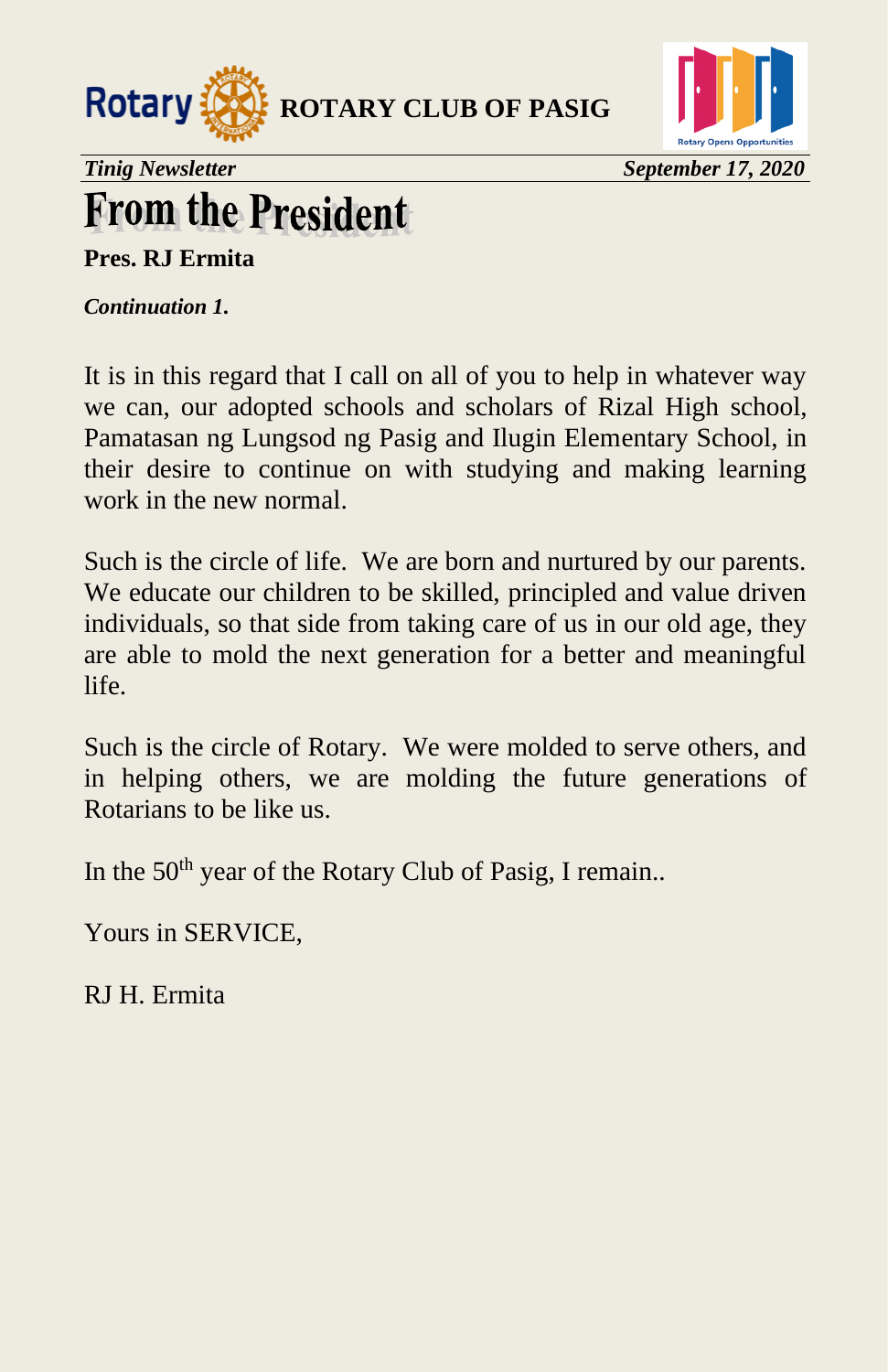



## **Rotary Notes PP Benny P. De Guzman**



Congratulations to the duo who defended their classification last week. Gerard Estrada had interested parties all improved by his role. Johann, improving the *D*e Guzman strain in our club made *startling* revelations that PP Ferd was even *apologetic* to PP Sonny because of the seemingly high price*s* of Unilab. *Unlike*Thailand, *we are* is import dependent on the basic raw materials *f*or pharmaceutical products. On the contrary, the prices of medicines will be out of reach if not for Unilab. Once a *patent* date *expires,* Unilab through their *RiteMed* will certainly have a good substitute at surely a minimum of 60% *lower*. I was the first Filipino Marketing Director of a German outfit *whose* anti-hypertensive medicines *were* about 250% higher than major c*ompetitors*. *J*ohann works for two very good entrepreneurs who both came from Unilab and their marriage proved good also for the business.

I have yet to master Zoom but even Facebook I cannot master. But I was lucky till I cannot get it back as to what RID Raffy talked about the Eagle. No wonder it is the *n*ational *b*ird of our country. Truly Raffy flys as a real*ly* accomplished Eagle *so* he is entitled for the highest awards of Ateneo.

I joined the club a few months after Raffy joined before *m*artial *l*aw was declared. At a wake for Jun Santiago after who our first U.P. Scholarship was named, Raffy and I were assign*ed* at the wake. Two each per hour. I introduced myself as from *the*  pharmaceutical *industry* and *t*hen he said with conviction "I am the head of Management Service*s* of Meralco up to next year. Thereafter, *he said I will* be on my own *so* after two years I will be counting my millions and there will be no stop. Spoken like a true Eagle *as* he described himself thoroughly. A bird that flies highest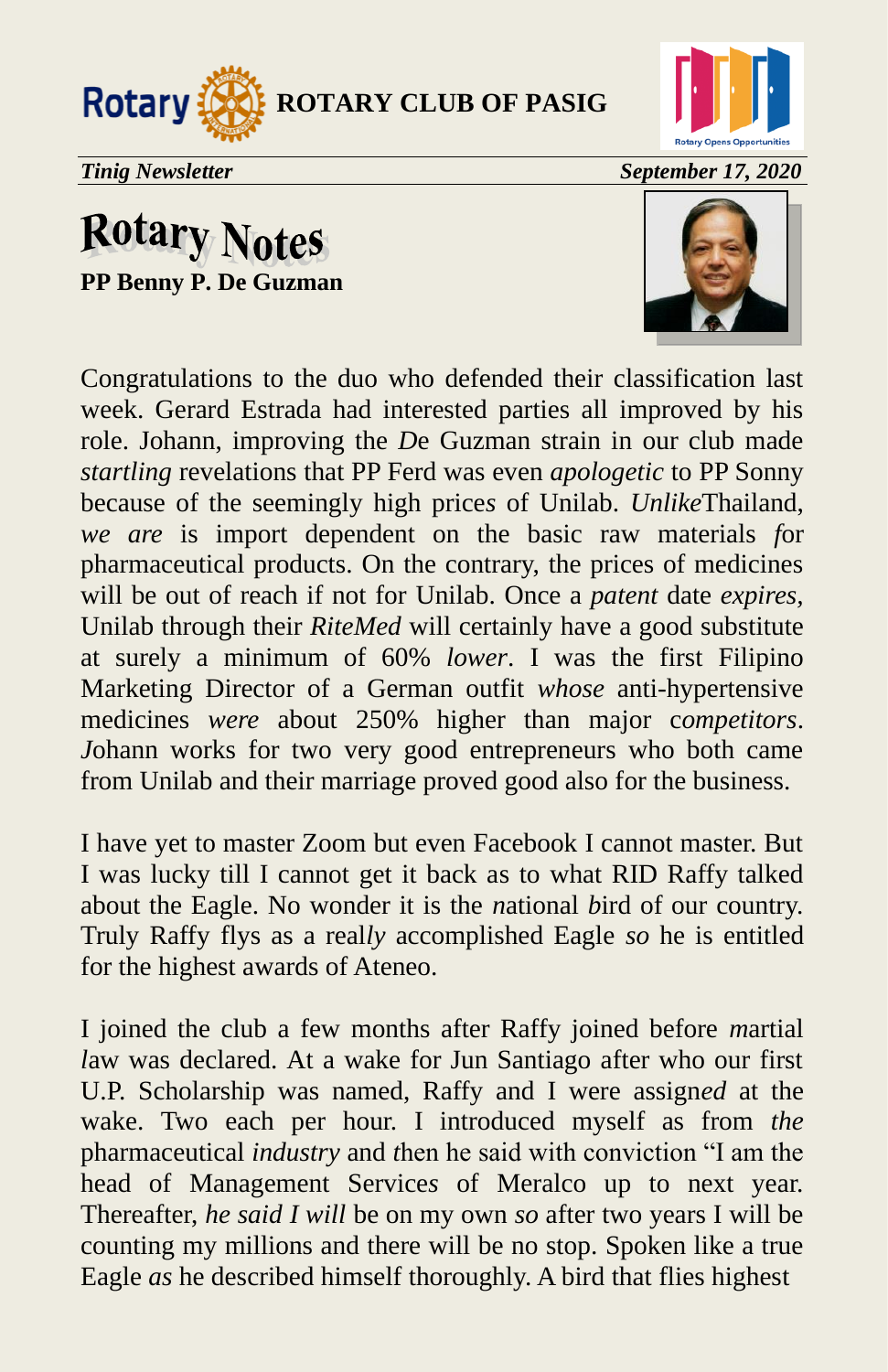



**Tinig Newsletter September 17, 2020**<br>**Rotary Notes PP Benny P. De Guzman**

*Continuation 1.* 

than any. The eagle flies even higher than any typhoon. He to his Eagles the hard way, and even when he prepares to die, he inflicts pains to *m*ake him stronger and better. I honor the living. I will *now* honor the dead, former member Tico Sarmiento. *From* a humble beginning from a very large family, he rose. Excelled in all his tasks becoming a very top surgeon recognized by peers. Raffy thought Tico was dyeing his hair *kaya laging* well *groomed.*

Tico never dyed his hair ever since. That left only dyed-in-thewool non*-dyers.* PPs Topax and Celso and *Rtn.* Flor. *Marami na kayong* savings compared to any of us. Tico, you were from U.P. but Eagle *ka* in *performance.*

PP Ner Laino cannot yet *us* join the zoom *meeting*. PP Sonny was finally able to *join* it while I am about to get the 75% grade. *Marami pang* loose ends. *Kasi.* PVP Louie, the only non-relative re*lied on* by the late Tico as he showed his teeth every time Louie would visit him till Louie gave up as he *was* too helpless looking. Lucky when he went, UP*'s team was* no longer called *P*arrots*. Kawawa naman* Bulldogs *ni* Pres. RJ*, lalapain lagi ng* Eagles. I also pity my son-in-law, Franz *Pumaren* who *as* De *La* Salle coach was able to shoot down the Eagles *but now coach of* Adamson's Falcons. *Per* Raffy, *"mababa lang ang lipad ng Falcons".*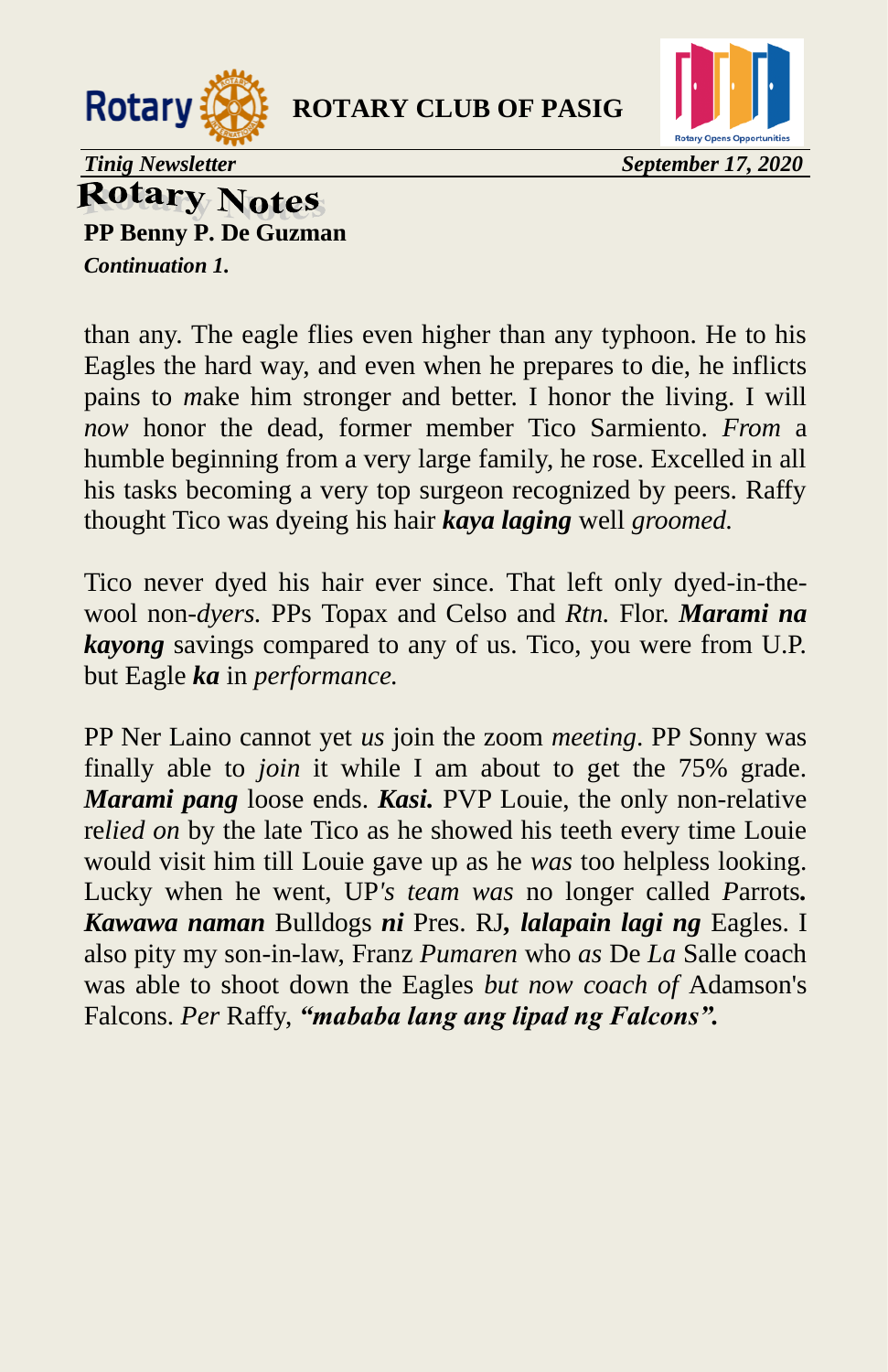



*Tinig Newsletter September 17, 2020*

## **Walking the Avenues**

**PP Jun C. Zafra**



### **WHY BEING KIND IS AS IMPORTANT AS EVER**

Your parents told you to be nice to people. Guess what? They were right. Here's why.

Doing good doesn't only benefit other people. It helps us, too.

Studies show that helping others boosts serotonin, a neurotransmitter that makes us feel satisfied. Another benefit to feeling rewarded when we do good: It lowers our stress levels. Who couldn't use that right now?

Facing the COVID-19 pandemic, people everywhere are feeling anxious about their health, their families, their jobs, and their futures.

"When we are all feeling lower than we are used to feeling, with some levels of situational depression, we all need a boost," says psychologist Mary Berge, a member of the Rotary Club of Johnstown, Pennsylvania, USA, who has led discussions with many Rotary clubs about coping during the pandemic.

"There has been a lot of research that when we are helping others, or when we are doing something for someone else, our reward centers light up in the brain and our stress levels go down as cortisol is released."

It feels good to do good

In a [2016 study,](https://journals.lww.com/psychosomaticmedicine/Citation/2016/05000/The_Neurobiology_of_Giving_Versus_Receiving.7.aspx) researchers asked participants about scenarios in which they either gave or received support. The study, published in Psychosomatic Medicine: Journal of Biobehavioral Medicine,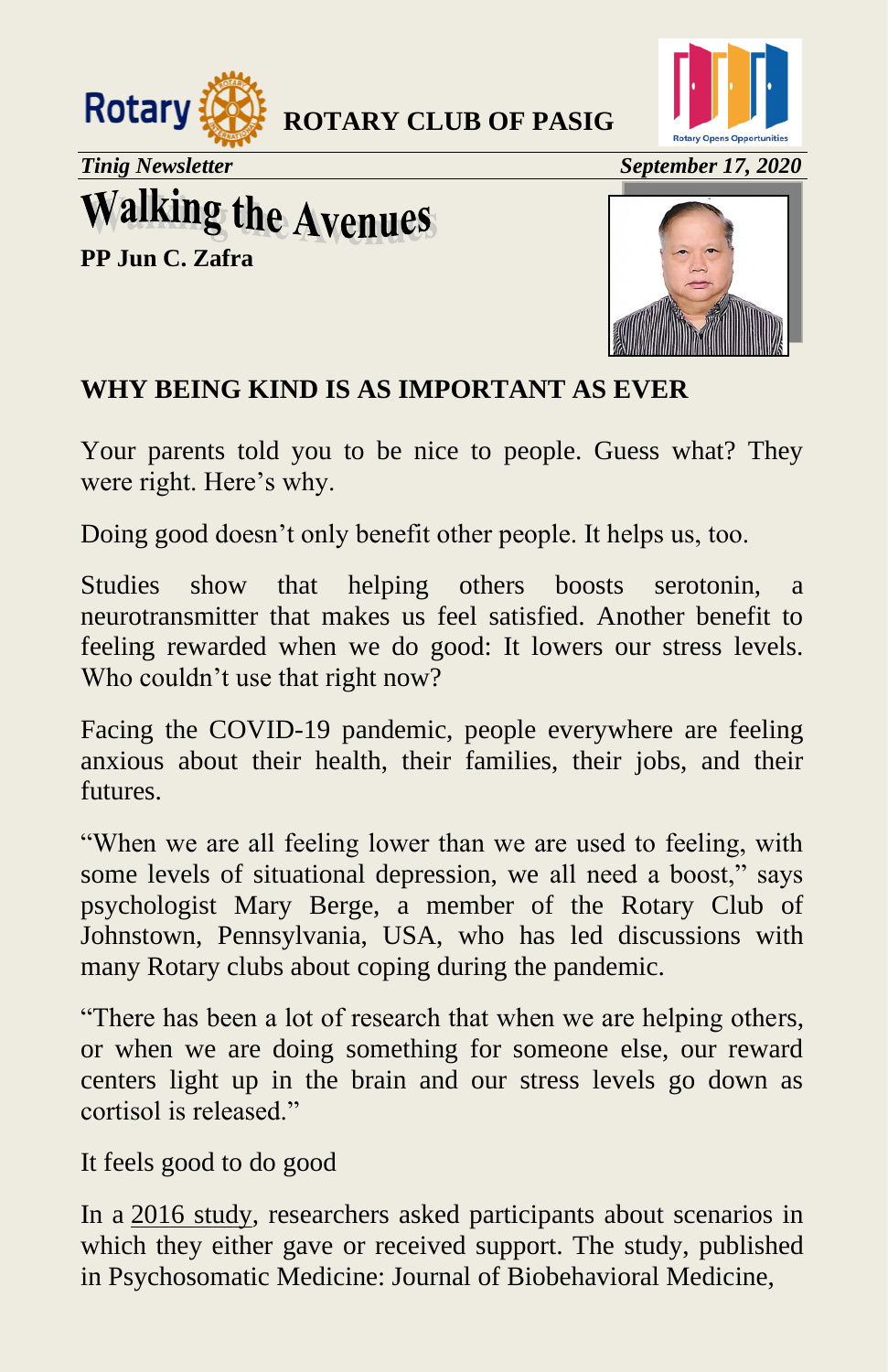



*Tinig Newsletter September 17, 2020*

### **Walking the Avenues PP Jun C. Zafra**

*Continuation 1.*

found that MRI tests showed only the instances of giving correlated to reduced stress and enhanced activity in the brain's reward centers — which suggests that giving support ultimately had greater mental benefits than receiving it.

Researchers at Oslo Metropolitan University in Norway and the Technical University of Dortmund in Germany explored the relationship between volunteering and well-being in 12 European countries, noting the relative lack of such studies outside the U.S. Their [2018 analysis](http://www.mdpi.com/2076-0760/7/5/78/pdf) found that people who are or have been volunteers report greater well-being than people who have not.

And in a 2013 Canadian [study](https://pubmed.ncbi.nlm.nih.gov/23440253/) posted by the National Library of Medicine, researchers looked at the effect on the cardiovascular health of adolescents who do volunteer work. The study confirmed that helping people reduced the volunteers' body mass index and other cardiovascular risk factors.

### Coping during the pandemic

Berge, a training leader for Rotary, saw anxiety rising among her patients because of the pandemic and developed the [Staying Sane](https://youtu.be/fdWucqQgrlg)  [During COVID-19](https://youtu.be/fdWucqQgrlg) presentation. She has delivered the talk by videoconference more than 70 times, mostly at Rotary-related events.

"Rotarians in particular have a high need for being compassionate," says Berge. "In my Zoom meetings, I hear people say, 'What can we do to help?' They are desperate to get that feelgood feeling again. I think they see that in doing these things, it relieves our own stress, sadness, anxiety, and irritability."

Rotary member Jenny Stotts, a social worker, child advocate, and trauma specialist, has [written about](https://blog.rotary.org/2020/05/14/using-science-of-resilience-to-strengthen-rotary-clubs-during-covid-19/) how we can increase our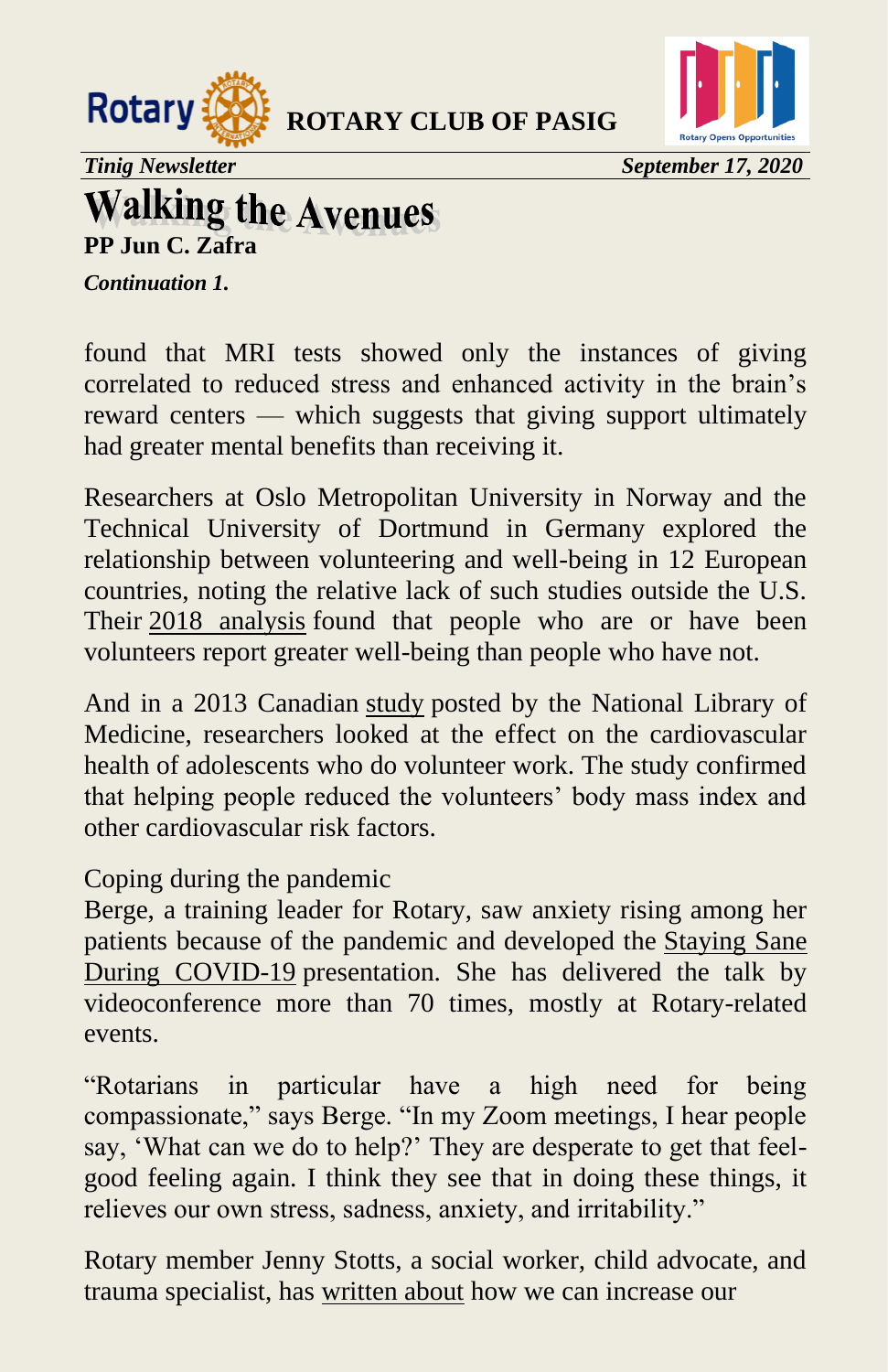



*Tinig Newsletter September 17, 2020*

# **Walking the Avenues**

*Continuation 2.*

resiliency, adapt to adversity during the pandemic, and emerge stronger.

"When we express meaningful and intentional gratitude or engage in planned acts of kindness, we experience the benefits of serotonin and dopamine, which are two neurotransmitters responsible for us feeling pleasure or joy," says Stotts, a member of the Rotary Club of Athens Sunrise, Ohio, USA. "Not only do we benefit others from this activity, but it has a way of recharging our batteries."

Stotts notes that when we do acts of good repeatedly, something interesting happens in our brains. "If we engage in a regular daily practice of kindness and gratitude, we are essentially carving out pathways within our brain that make us healthier and a little more emotionally stable."

Because of all this, Stotts tells her staff and clients, "You deserve to be your kindest self."

Rotary members may not realize the significant role they can play in changing how people think, Stotts says.

"When we, as leaders in our community, adapt a way of thinking — that level of intentional gratitude and intentional kindness we have a way of setting a really good example," she says. "I think it is a calming and stabilizing force. We can set that tone for our entire club and for our communities."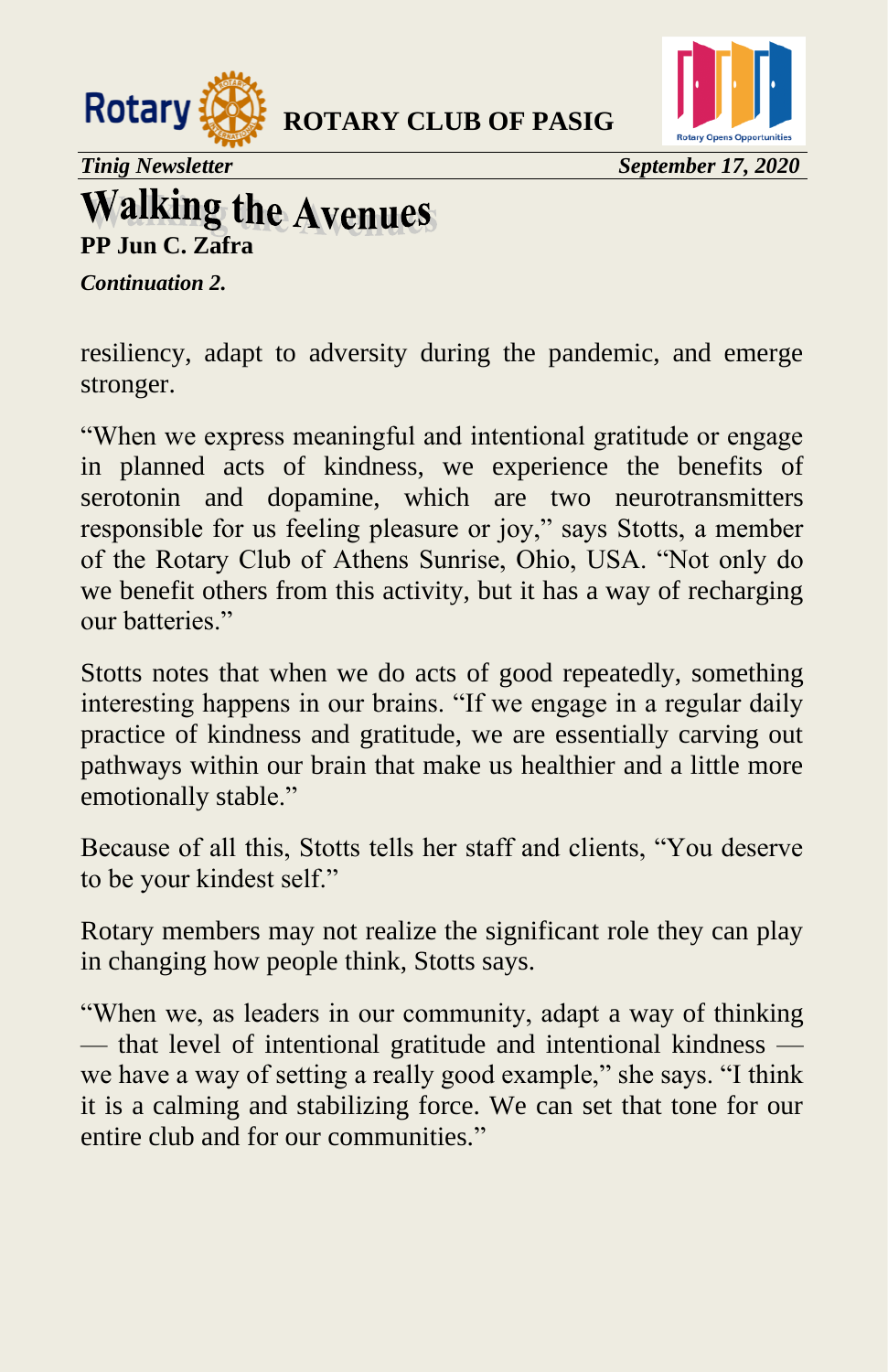



*Tinig Newsletter* September 17, 2020

## **Meet Our Guest Speaker**



### **GERVASIO Y. AMISTOSO, JR.**

| Date of Birth:             |                  |
|----------------------------|------------------|
| Age:                       | 64yrs            |
| Gender:                    | Male             |
| Civil Status:              | Married          |
| Place of Birth: Davao City |                  |
| Religion                   | : Roman Catholic |

Home Address:

Telephone : E-Mail Address: Company Name: G.Y Amistoso & Associate

| Colegio De San Juan De Letran    |
|----------------------------------|
| Colegio De San Juan De Letran    |
| Colegio De San Juan De Letran    |
| <b>University of Santo Tomas</b> |
|                                  |

### **Profession:**

### Architect / Interior Designer **Specific Type of Practice as a Liturgical Designer:**

- Architect and Interior Design of Catholic Churches
- Old & New Specialized in Retablo, Alter Traditional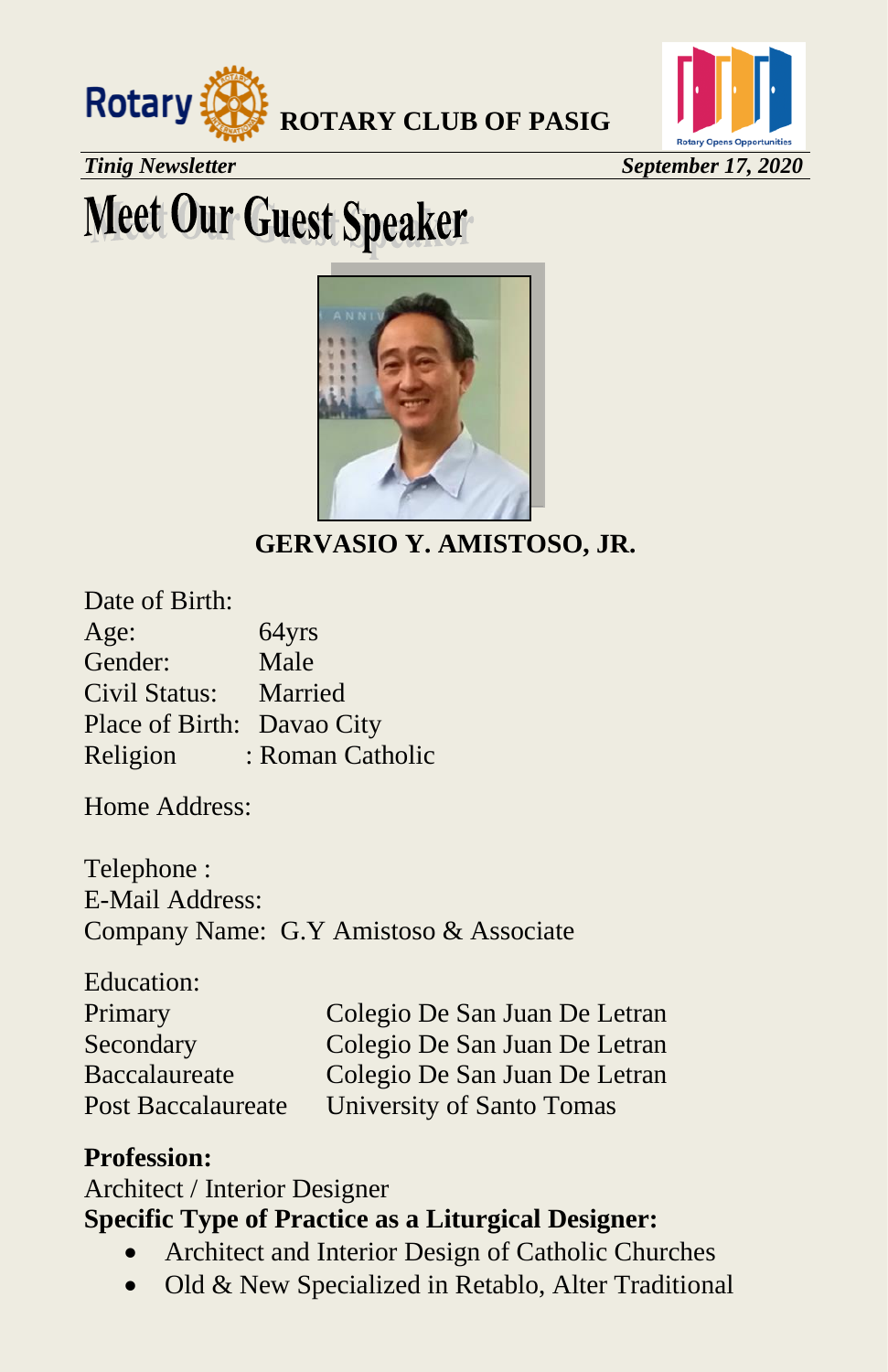



## **Meet Our Guest Speaker**

*Continuation 1.*

Design & Implementation

### **Partial List of Major Work to Date:**

- 1. Immaculate Conception Parish Church Renovation, Bauan, Batangas City
	- Master Re-Planning and Design upgrade of Interiors
	- Upgrade design of Old façade and consulting architect on exterior finishing
- 2. Invention de la Sta. Cruz, Parish, Alitagtag, Batangas City
	- Architectural Design of New Church structure
- 3. St. Therese of the Child Jesus parish, Sta. Teresita, Batangas **City** 
	- Retablo and Interior Design
- 4. Sacred Heart Parish Church, Hillsborough, Alabang Hills, Muntinlupa City
	- Liturgical Design consultant and Interior Designer
- 5. San Ildefonso Parish, Malasiqui, Pangasinan
	- Sanctuary and Retablo Design
- 6. San Roque San Martha Parish, Pateros, Metro Manila
	- Retablo and Side Altar Design
- 7. St. Joseph Cathedral, Butuan City, Caraga Region, Mindanao
	- Adoration Chapel structure and interior design
	- Re-planning and design of sanctuary and center aisle floor
	- Baptistery interior design
	- Finishing upgrade of existing retablo.
- 8. Archdiocesan Shrine of the Santo Niño parish, Libertad, Butuan City
	- Retablo and overall Interior Design
	- Master planning of Parish
- 9. Our Lady of Good Voyage Cathedral, Antipolo City, Rizal
	- Sanctuary and Retablo Design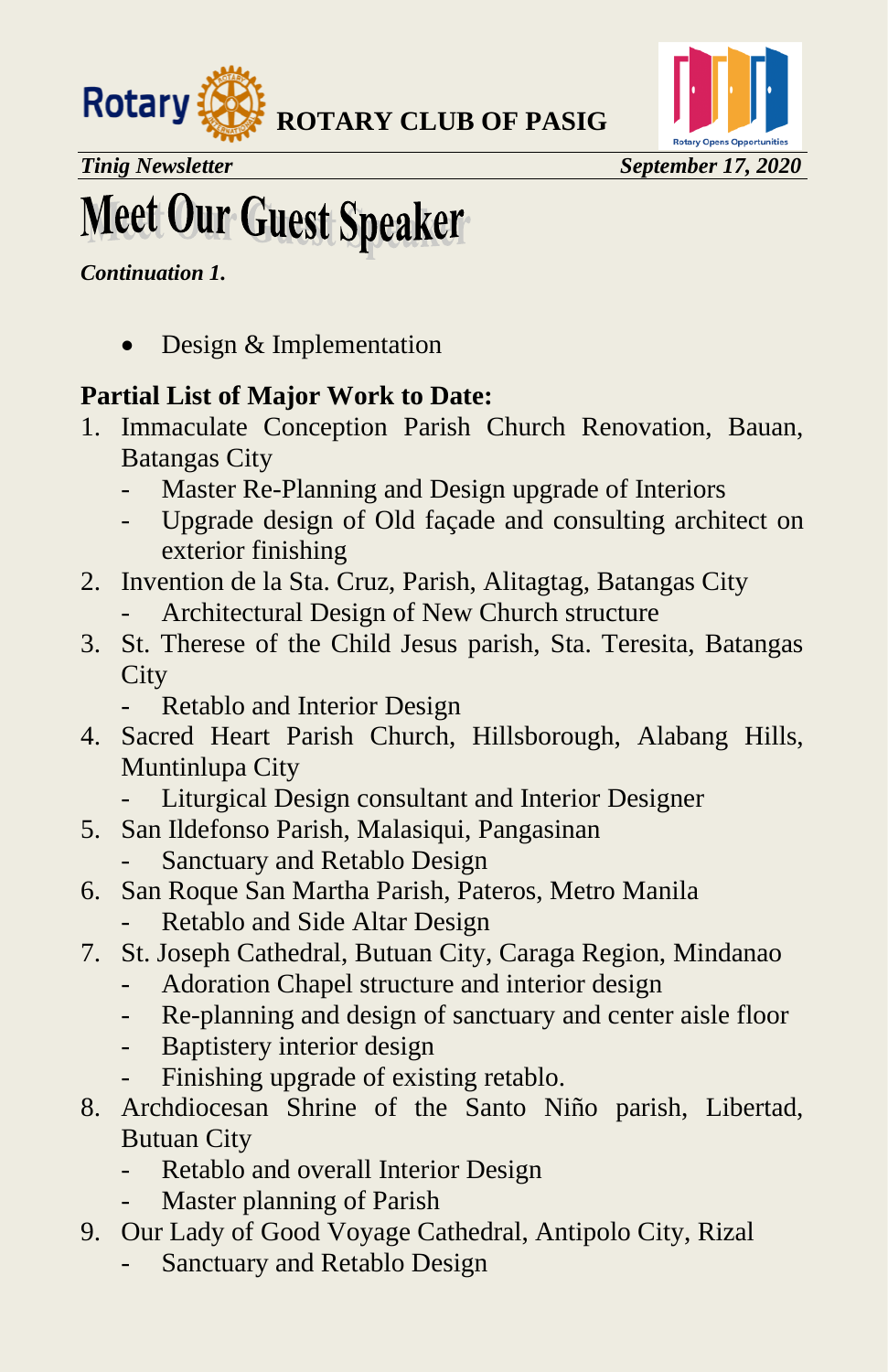



## **Meet Our Guest Speaker**

*Continuation 2.*

- Ceiling upgrade design for acoustics
- Shrine Monument upgrade design of the Our Lady of Good Voyage
- 10. Metropolitan Cathedral of Our Lord's Transfiguration, Palo, Leyte
	- New Dome Design and Interiors
	- Upgrade of Sanctuary and Existing Retablo
	- Re-designing of Cathedral Façade
- 11. St. John the Baptist Cathedral, Kalibo Aklan Province
	- Sanctuary and Retablo Design.
- 12. University of Asia and the Pacific, Pearl Drive, Oranbo, Pasig **City** 
	- Architectural and Interior Design of Main Building, College of Arts and Sciences, the Stella Orientis Chapel and U&AP Auditorium building
- 13. National Shrine of Our Lady of Guadalupe, Guadalupe, Makati **City** 
	- Sanctuary and Retablo Design
- 14. St. Jude Church complex, San Leonardo, Nueva Ecija
	- Architectural and Interior Design
- 15. Santos Tomas de Villanueva Parish (Unesco Heritage Church) Miagao, Iloilo Province
	- Sanctuary and Retablo Design, Interior upgrades and Main Door design
	- Adoration Chapel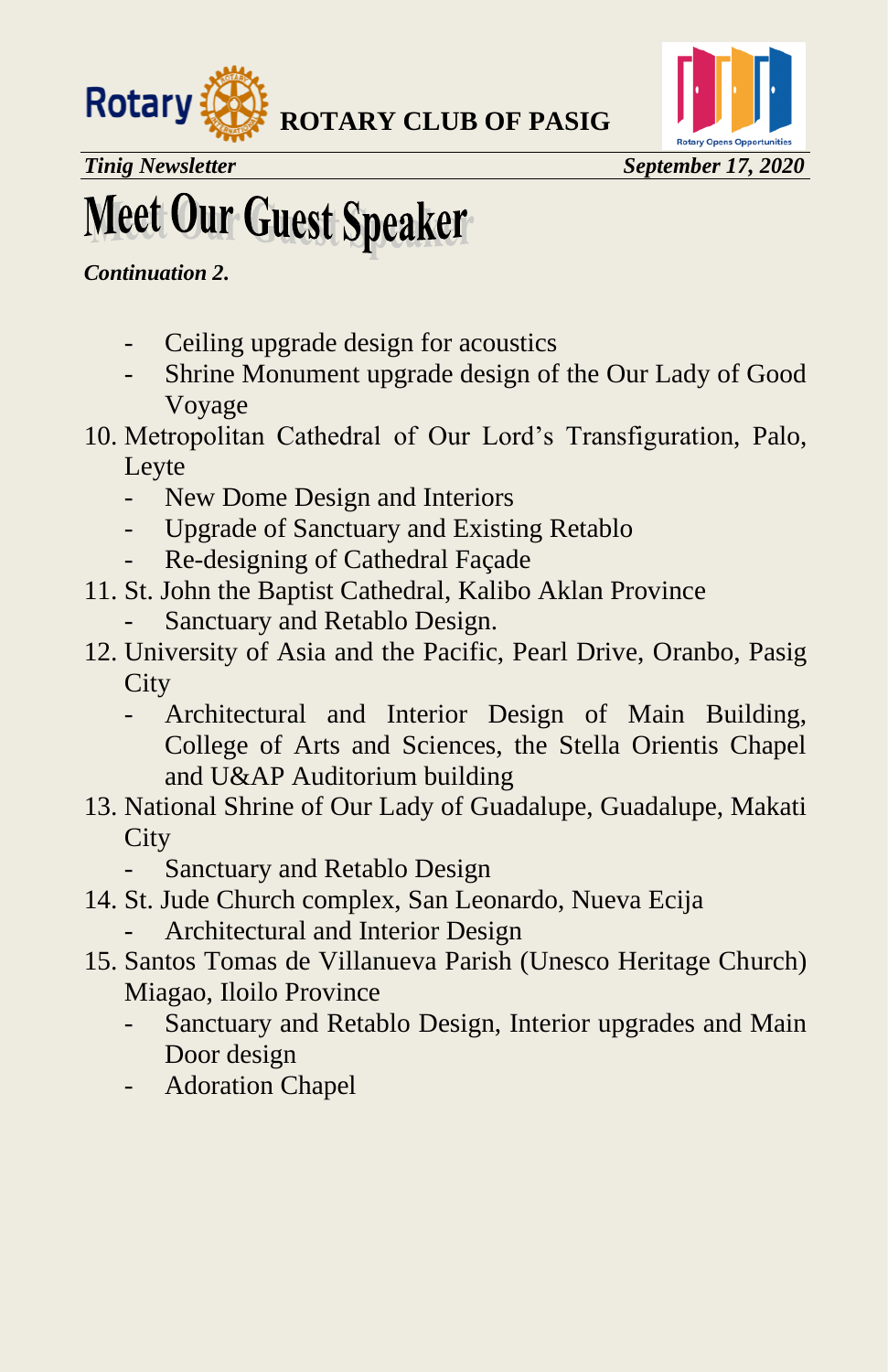



*Tinig Newsletter September 17, 2020*

# **Tinig Tidbits**

**By: PP Peter M. Javier**



## **SOME FUNNY BIBLE PUNS**

- What car did the Apostles drive? Honda...because the Apostles were all in one Accord.
- What did Adam say on the day before Christmas? It's Christmas, Eve!
- What kind of man was Boaz before he married? Ruthless
- At what time of day was Adam created? A little before Eve.
- Why did Noah have to punish the chickens on the Ark? They were using fowl language.
- What sort of lights were on Noah's ark? Flood lights.
- Which Bible character had no parents? Joshua, son of Nun.
- How does Moses make his coffee? Hebrews it.
- Who was the greatest comedian in the Bible? Samson. He brought the house down.
- Need an ark? I Noah guy.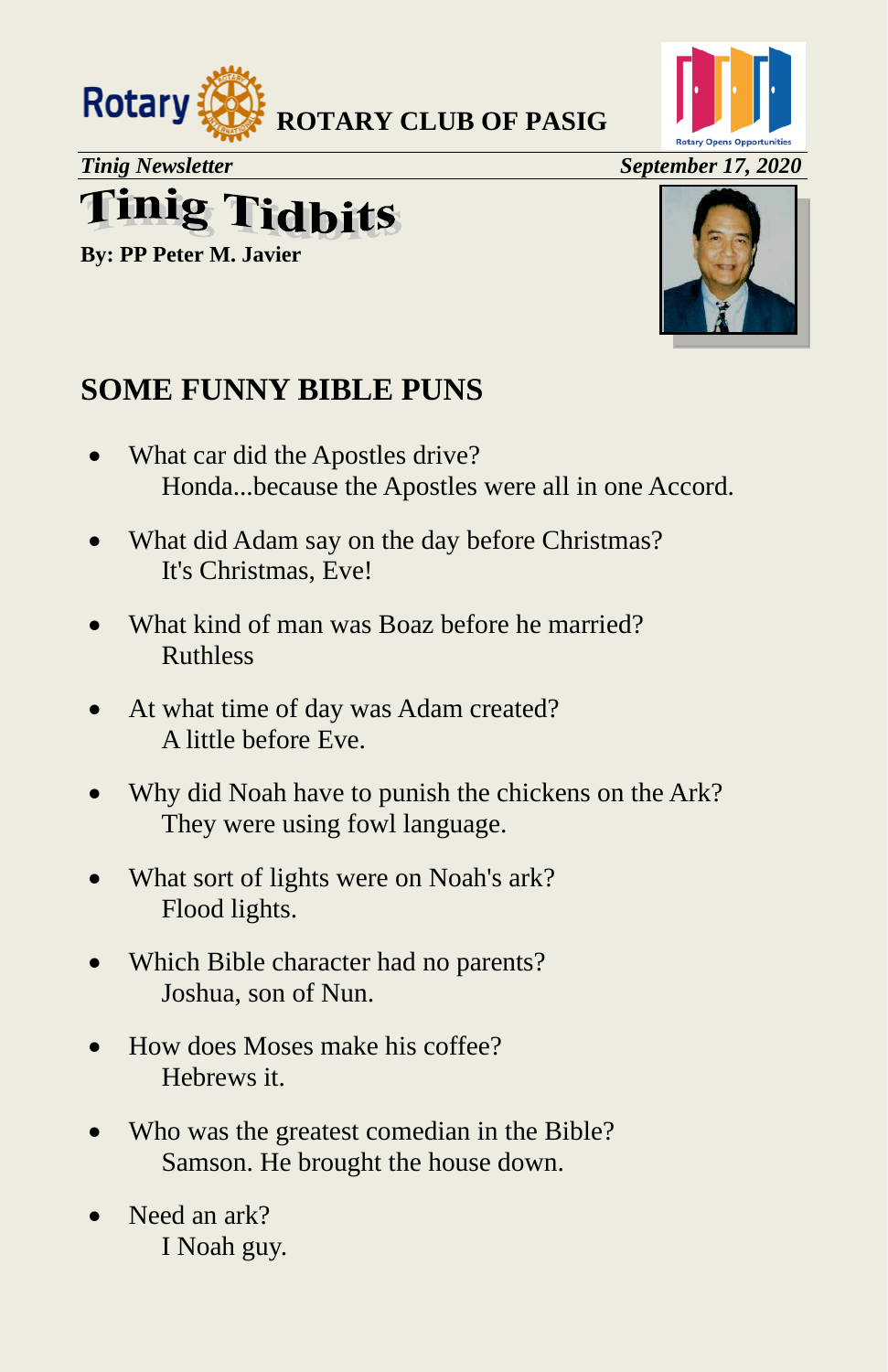

## **Tinig Tidbits**

**By: PP Peter M. Javier**

*Continuation 1.* 

- Which Old Testament prophet took forever to make a point? "I say...uhhh..."
- Why didn't they play cards on the Ark? Because Noah was standing on the deck.
- Which servant of God was the worst lawbreaker in the Bible? Moses.He broke all 10 commandments at once.
- What animal could Noah not trust? Cheetah.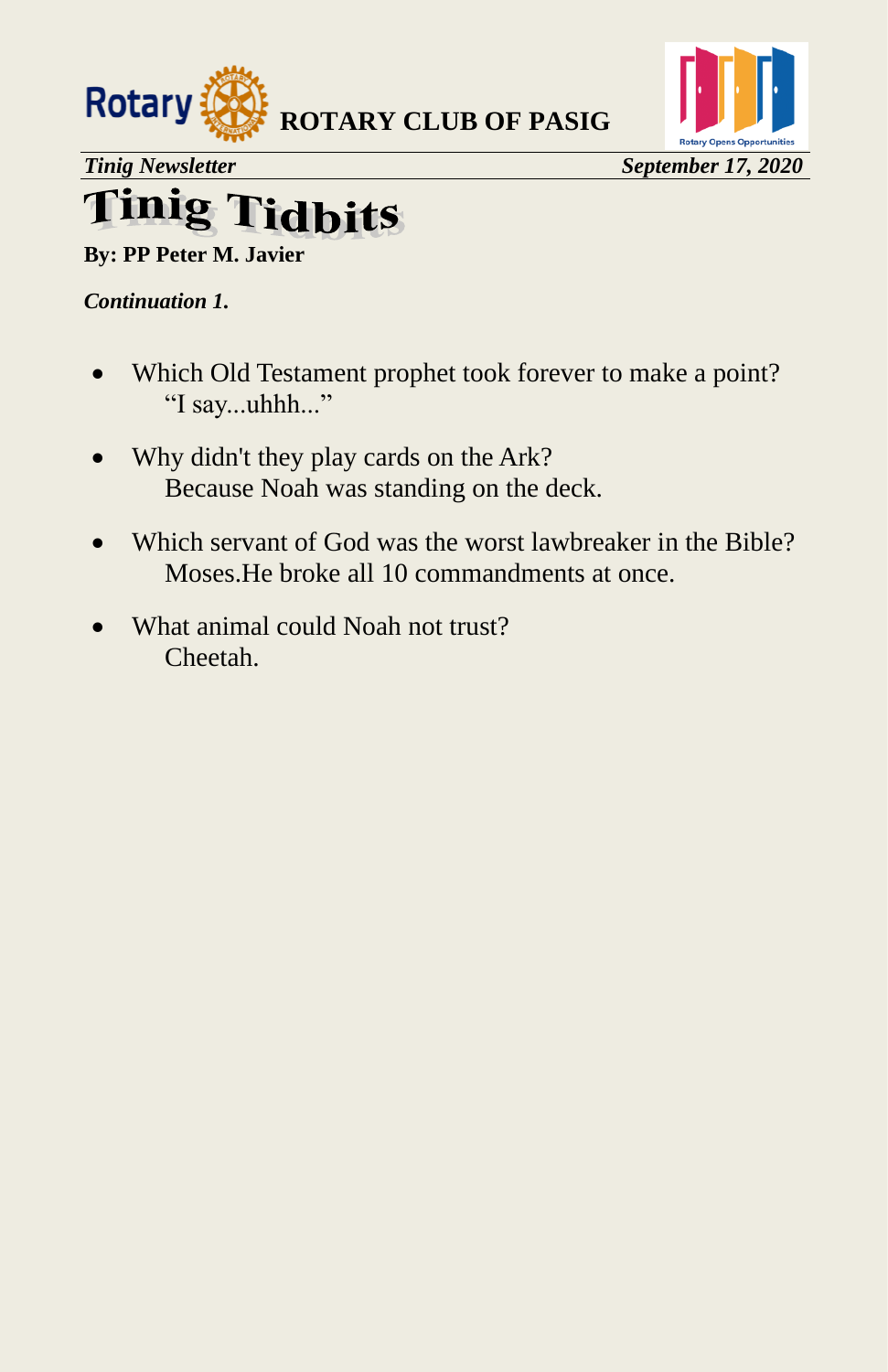



*Tinig Newsletter September 17, 2020*

### *PANGKAT MEMBERS FOR RY 2020 – 2021*

- **1. Pres. RJ Ermita - Leader 1. Rel Gomez - Leader**
- 
- 
- 
- 5. Rene Bocaya 5. Raj Cordova
- 6. Celso Ylagan 6. Vic Aquino
- 7. Leo Barbo 7. James Porter
- 8. Philip Yoon 8. Chito Bernardo
- 9. Arjan Ramnani 9. Alex Lacson
- 10. Marlo Guillano 10. Ping Tan
- 11. Manfred Guangko 11. Pal Bolivar
- 12. Sonny Samson 12. Carlo Doce

### *PANGKAT NO. 2 PANGKAT NO. 5*

### **1. John Javier - Leader 1. Jun Zafra - Leader**

- 
- 3. Peping Mabanta 3. Ray Armas
- 
- 5. Nick de Guzman 5. Dennis Albano
- 
- 7. Sonny Rivera 7. Arnel Estaniel
- 
- 9. Raffy Garcia III 9. Vic Lim
- 10. Ramy Garcia IV 10. Nick Guzman
- 11. Garrick Ang 11 Tito Henson
- 
- 

- 
- 2. Bong Paloma Co-Leader 2. Adolf Aran Co-Leader
- 3. Wowie Benitez 3. Ike Ona
- 
- 
- 
- 7. Nesty Carolina 7. Edison Go
- 8. Esto Lichauco 8. Flor de Pano
- 
- 
- 
- 12. Rtn Gerard Estrada 12. Jess Acantilado

### *PANGKAT NO. 1 PANGKAT NO. 4*

- 
- 2. Tony Diaz Co-Leader 2. Ed Evangelista Co-Leader
- 3. Ner Laino 3. Toti Buhain
- 4. Jing Jose 4. Bert Albano
	-
	-
	-
	-
	-
	-
	-
	-

- 2. Nicky Ty –Co-Leader 2. Jecko Santos Co-Leader
	-
- 4. Ogie Lim 4. Bebert Lacuna
	-
- 6. Vico Sotto 6. Totoy Bartolome
	-
- 8. Ben Baniel 8. Hermie Orbe
	-
	-
	-
- 12. Ferd Rivera 12. Rtn. Johansson de Guzman
- 13. Johan Ramos 13. Rtn. Vince Ermita

### *PANGKAT NO. 3 PANGKAT NO. 6*

- **1. Ed Lucero - Leader 1. Bart Ronquillo - Leader**
	-
	-
- 4. Noel Go 4. Kell Ortega
- 5. Conrad Cuesta 5. Benny de Guzman
- 6. Louie Orosa 6. Albert Mendiola
	-
	-
- 9. Rhett Ermita 9. Topax Colayco
- 10. Peter Javier 10. Roman Romulo
- 11. Sammy Lazo 11. Chony Gimenez
	-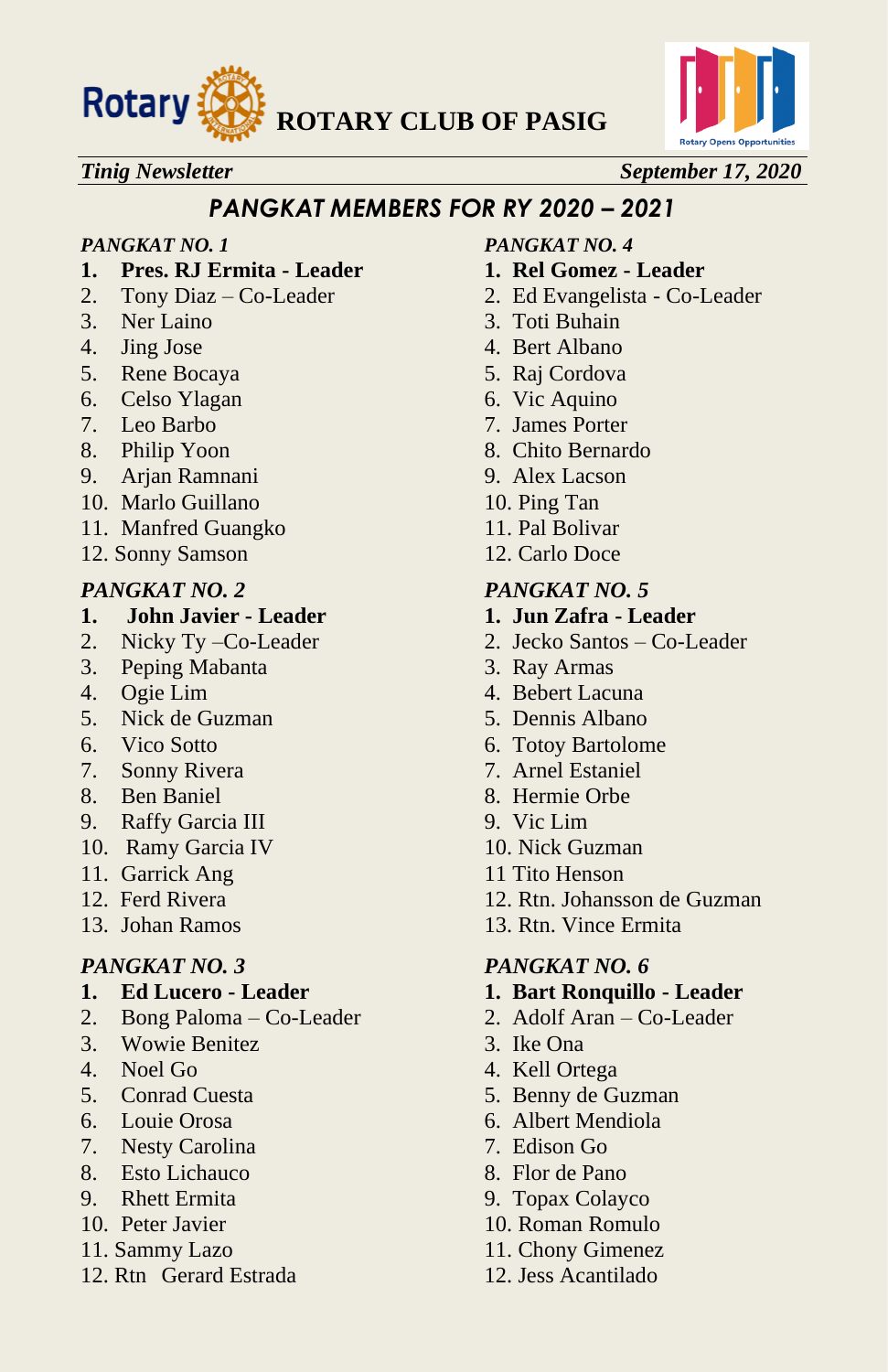



### *DECLARATION OF ROTARIANS IN BUSINESS AND PROFESSIONS*

### *As a Rotarian engaged in a business or profession, I am expected to:*

- 1. Consider my vocation to be another opportunity to serve;
- 2. Be faithful to the letter and to the spirit of the ethical codes of my vocation, to the laws of my country, and to the moral standards of my community;
- 3. Do all in my power to dignify my vocation and to promote the highest ethical standards in my chosen vocation;
- 4. Be fair to my employer, employees, associates, competitors, customers, the public and all those with whom I have a business or professional relationship;
- 5. Recognize the honor and respect due to all occupations which are useful to society;
- 6. Offer my vocational talents: to provide opportunities for young people, to work for the relief of the special needs of others, and to improve the quality of life in my community;
- 7. Adhere to honesty in my advertising and in all representations to the public concerning my business or professions;
- 8. Neither seek from nor grant to a fellow Rotarian a privilege or advantage not normally accorded others in a business or professional relationship.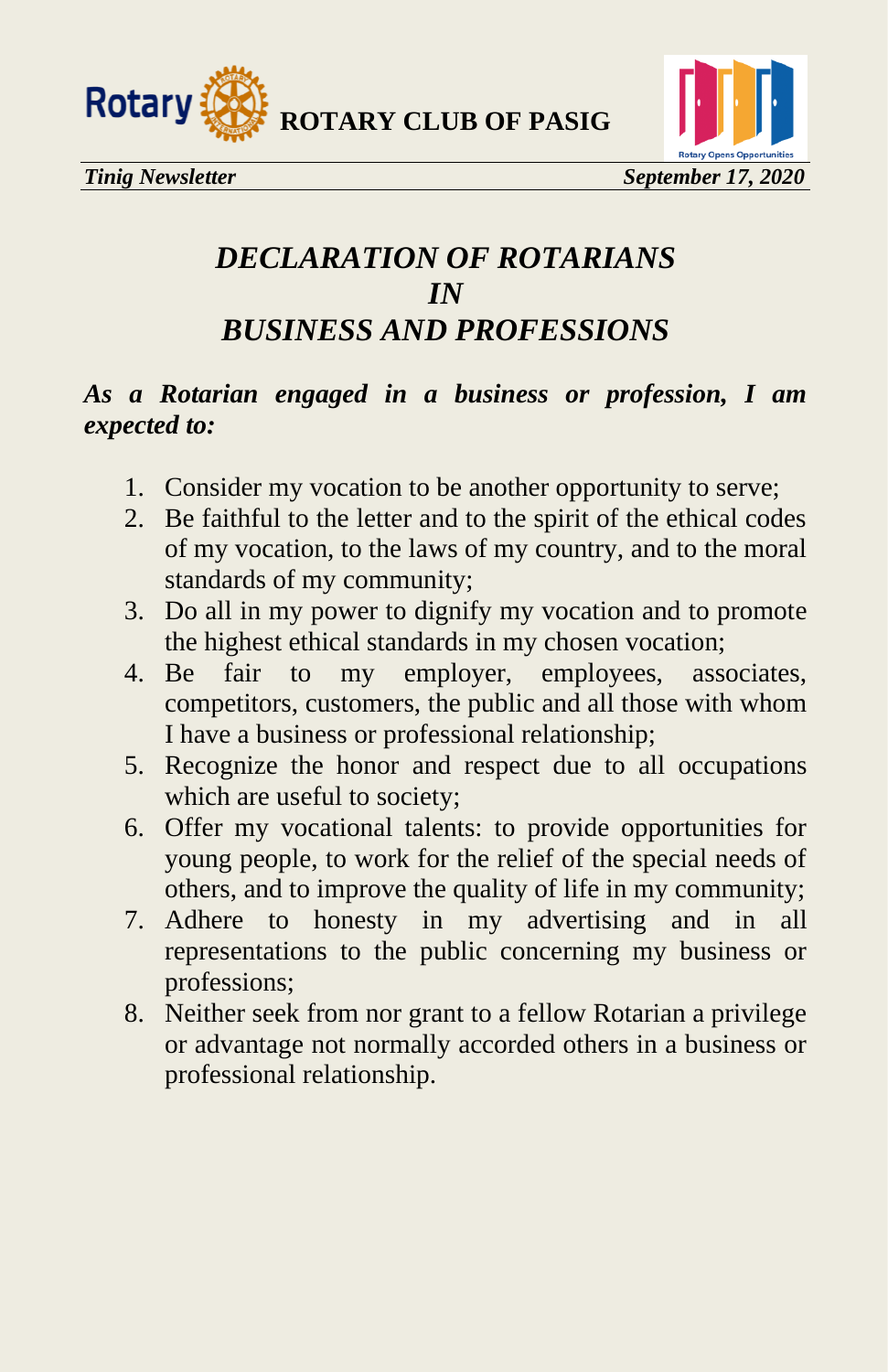



## *ROTARY CODE OF CONDUCT*

## *As a Rotarian, I will*

- 1. Exemplify the core value of integrity in all behaviors and activities
- 2. Use my vocational experience and talents to serve in Rotary
- 3. Conduct all of my personal, business, and professional affairs ethically, encouraging and fostering high ethical standards as an example to others
- 4. Be fair in all dealings with others and treat them with the respect due to them as fellow human beings
- 5. Promote recognition and respect for all occupations which are useful to society
- 6. Offer my vocational talents: to provide opportunities for young people, to work for the relief of the special needs of others, and to improve the quality of life in my community
- 7. Honor the trust that Rotary and fellow Rotarians provide and not do anything that will bring dis-favor or reflect adversely on Rotary or fellow Rotarians
- 8. Not seek from a fellow Rotarian a privilege or advantage not normally accorded others in a business or professional relationship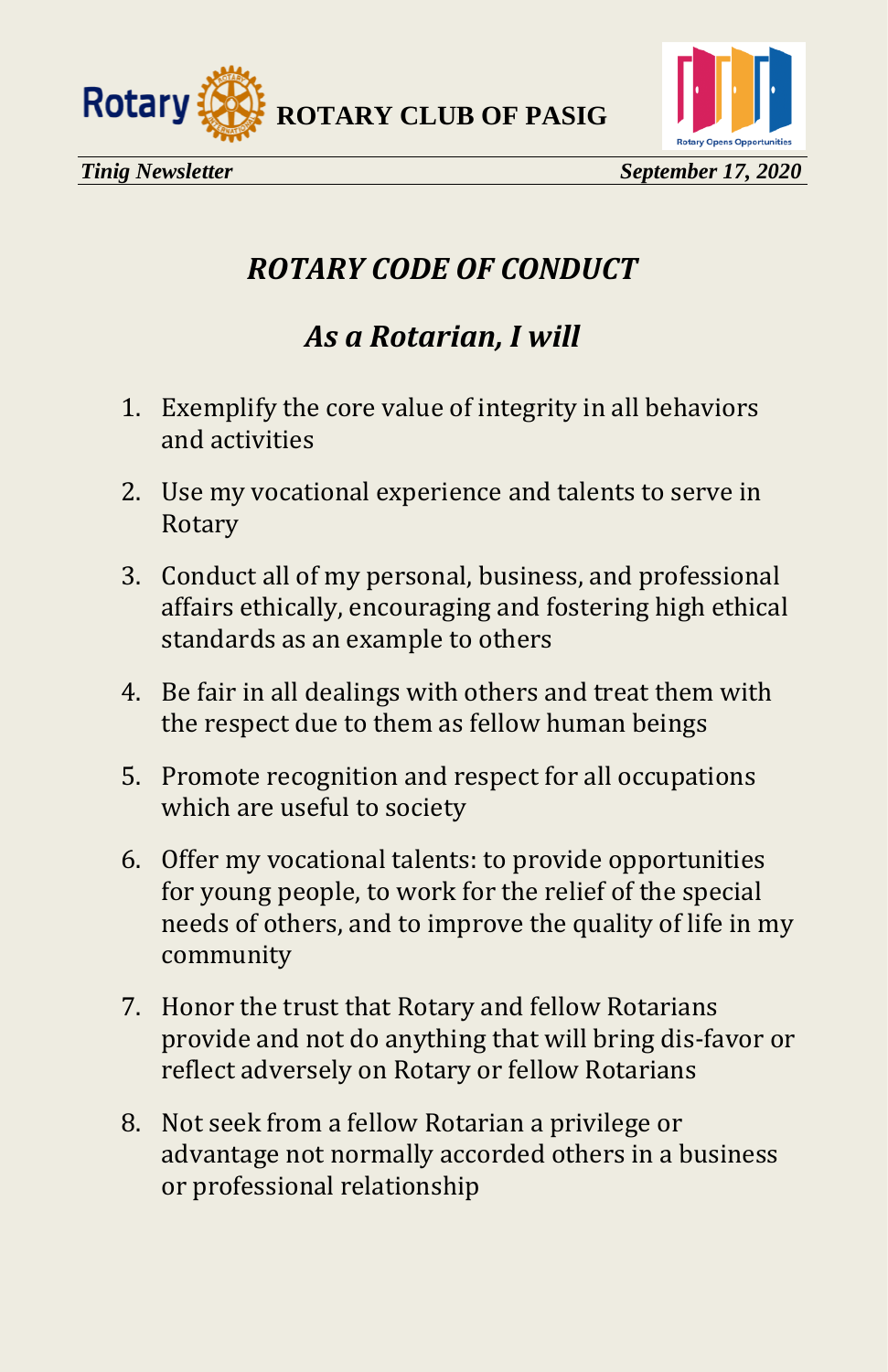



*Tinig Newsletter September 17, 2020*

# **From the Secretary's Desk**

*Sec. PP John Javier*



### **Attendance**

| % of Attendance (09/10/20)56% |  |
|-------------------------------|--|

### **Birthday Celebrants for the Month of September 2020**

### **Wedding Anniversaries for the Month of September 2020**

### **Guest and Visiting Rotarians**

- 1. PP Jimmy Ortigas, RC San Juan
- 2. Allan Almazar, for RC Pasig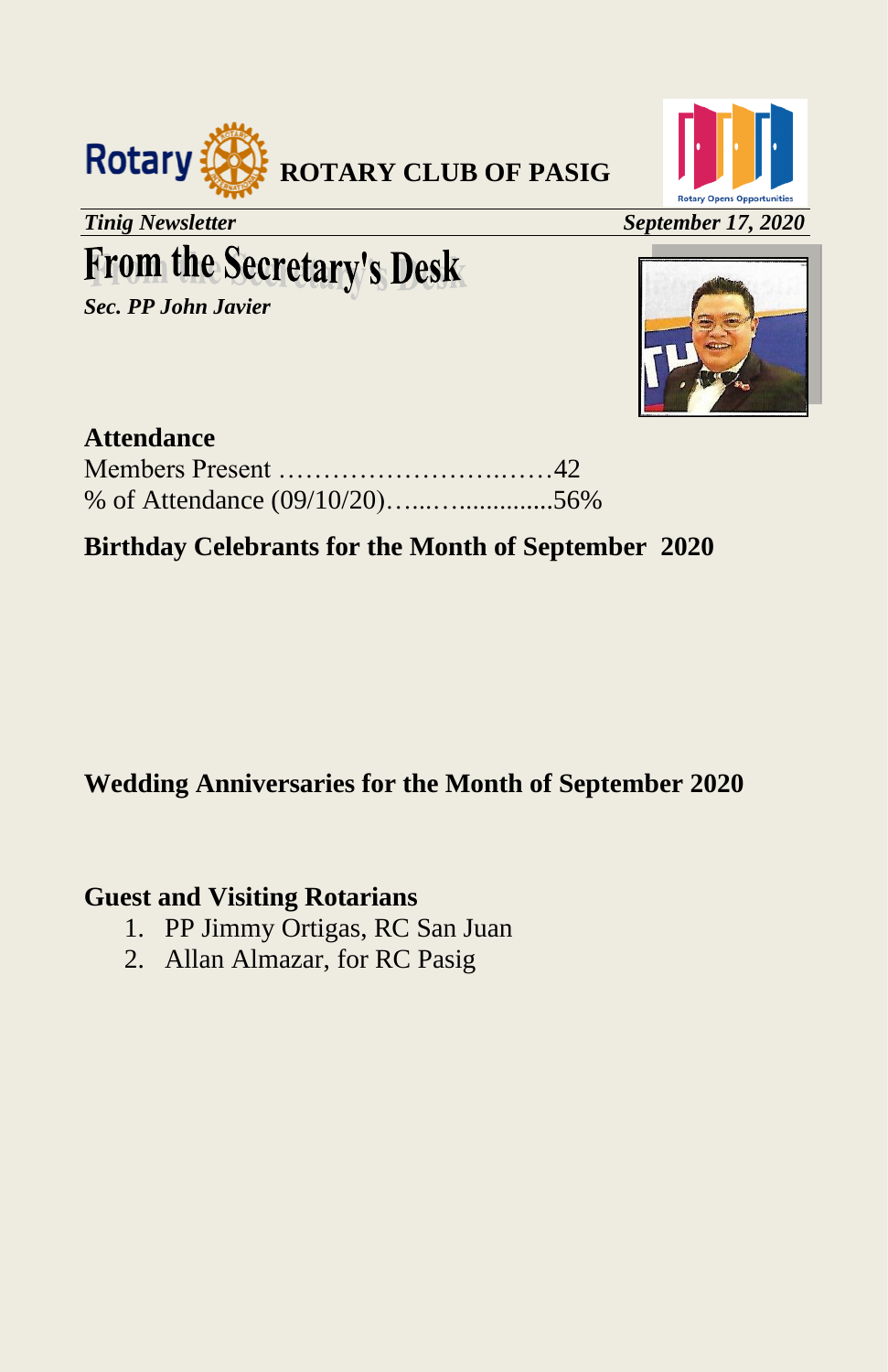



## **Officers and Directors**

**ROTARY CLUB OF PASIG (RY 2020-2021)**

**President** Renato Carlos "RJ" H. Ermita, Jr. **Vice President/PE** Roberto "Bart" C. Ronquillo **Club Secretary** PP Peter John "John" U. Javier **Treasurer** Rtn. James Philip Roland V. Porter

### **DIRECTOR:**

**Club Administration** PP Rogelio "Ogie" S. P. Lim **Membership** PP Aurelio "Rel" L. Gomez **Public Relations** Rtn. Garrick "Garrick" L. Ang **Service Community** Rtn. Francisco "Sonny" D.C. Rivera **The Rotary Foundation** PP Marcelo "Jun" C. Zafra, Jr. **Youth Service** PP Roy Eduardo "Ed" T. Lucero **Ex-Officio IPP Nick "Nick" C. Guzman** 

**Advisers:** HOF/PP Rhett Ermita PP Conrad Cuesta Rtn. Ike Ona